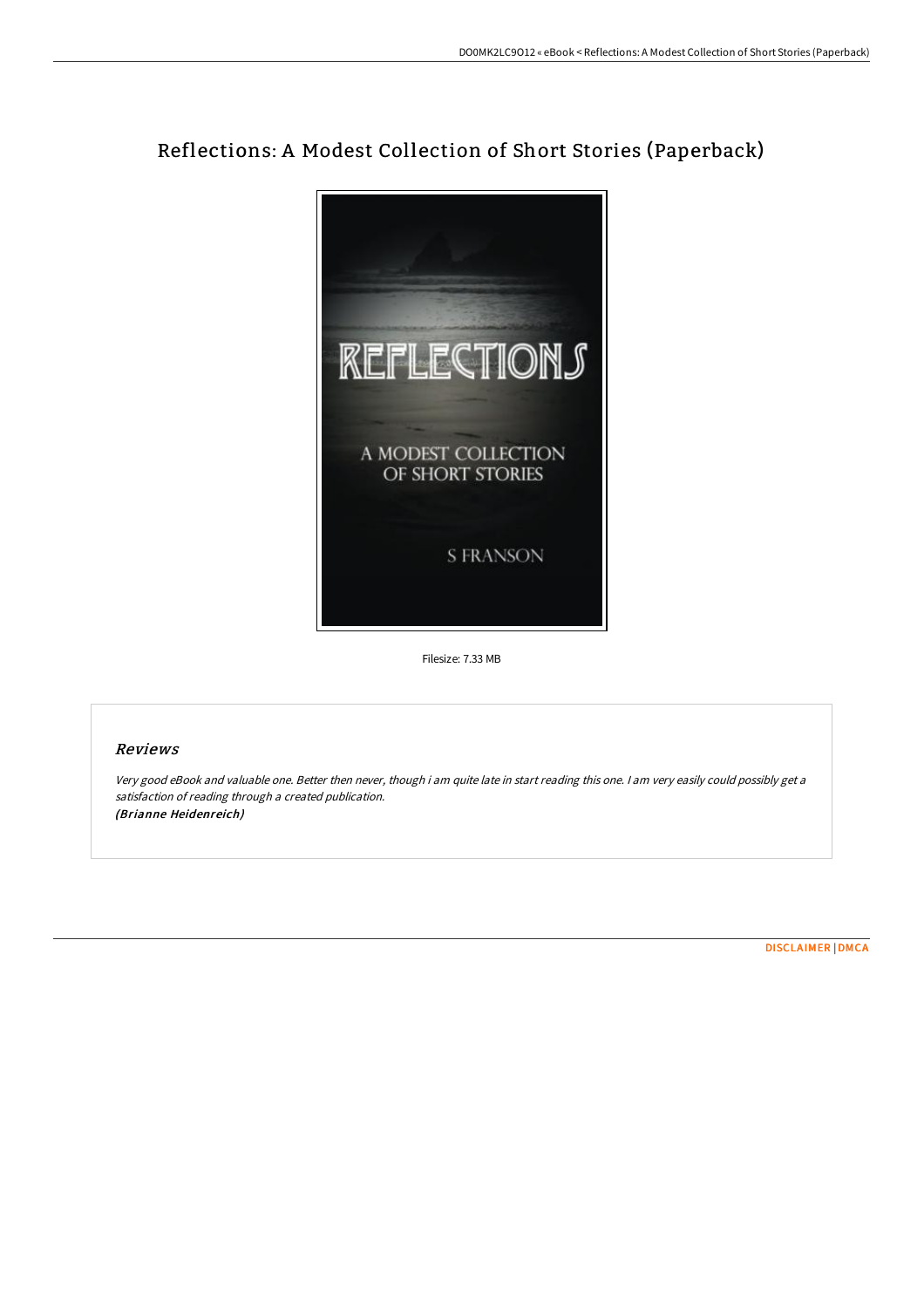## REFLECTIONS: A MODEST COLLECTION OF SHORT STORIES (PAPERBACK)



To download Reflections: A Modest Collection of Short Stories (Paperback) eBook, you should access the link under and download the ebook or have access to additional information which might be highly relevant to REFLECTIONS: A MODEST COLLECTION OF SHORT STORIES (PAPERBACK) book.

Art and Nature, 2016. Paperback. Condition: New. Language: English . Brand New Book \*\*\*\*\* Print on Demand \*\*\*\*\*. Stories in Reflections point out tension and dissonance in our everyday lives. They suggest ways of seeing what we might not normally notice. Maybe we should pay more attention. They are fiction and although they are for fun, it never hurts to be vigilant of our surroundings and to notice the small, keen details that are just a part of existence but can feel like apprehensive undercurrents with threats that are real. Some of the stories are science fiction, some are about the cyclical aspect of Nature, some are about people and personalities, and some are about what seem to be normal parts of daily life that nevertheless can take sudden sharp turns when we least expect it. The stories are generally unobtrusive and unpretentious, but a few can be a little startling at times. They are clearly or subtly ecosystemic in approach, linking them, even though they might not seem similar in any other way. Again, it s about what we don t automatically see. Sometimes we miss the incredible beauty that is everywhere, or the unusual presences, or the unnoticed out-ofbalance emotions -- the complexities that are interwoven prisms everywhere we look if only we actually take the time to see them. More is usually happening around us than we might think, but we have our own responsibilities that require our attention and that usurp time for contemplation.

 $\sqrt{m}$ Read Reflections: A Modest Collection of Short Stories [\(Paperback\)](http://techno-pub.tech/reflections-a-modest-collection-of-short-stories.html) Online ⊕ Download PDF Reflections: A Modest Collection of Short Stories [\(Paperback\)](http://techno-pub.tech/reflections-a-modest-collection-of-short-stories.html)